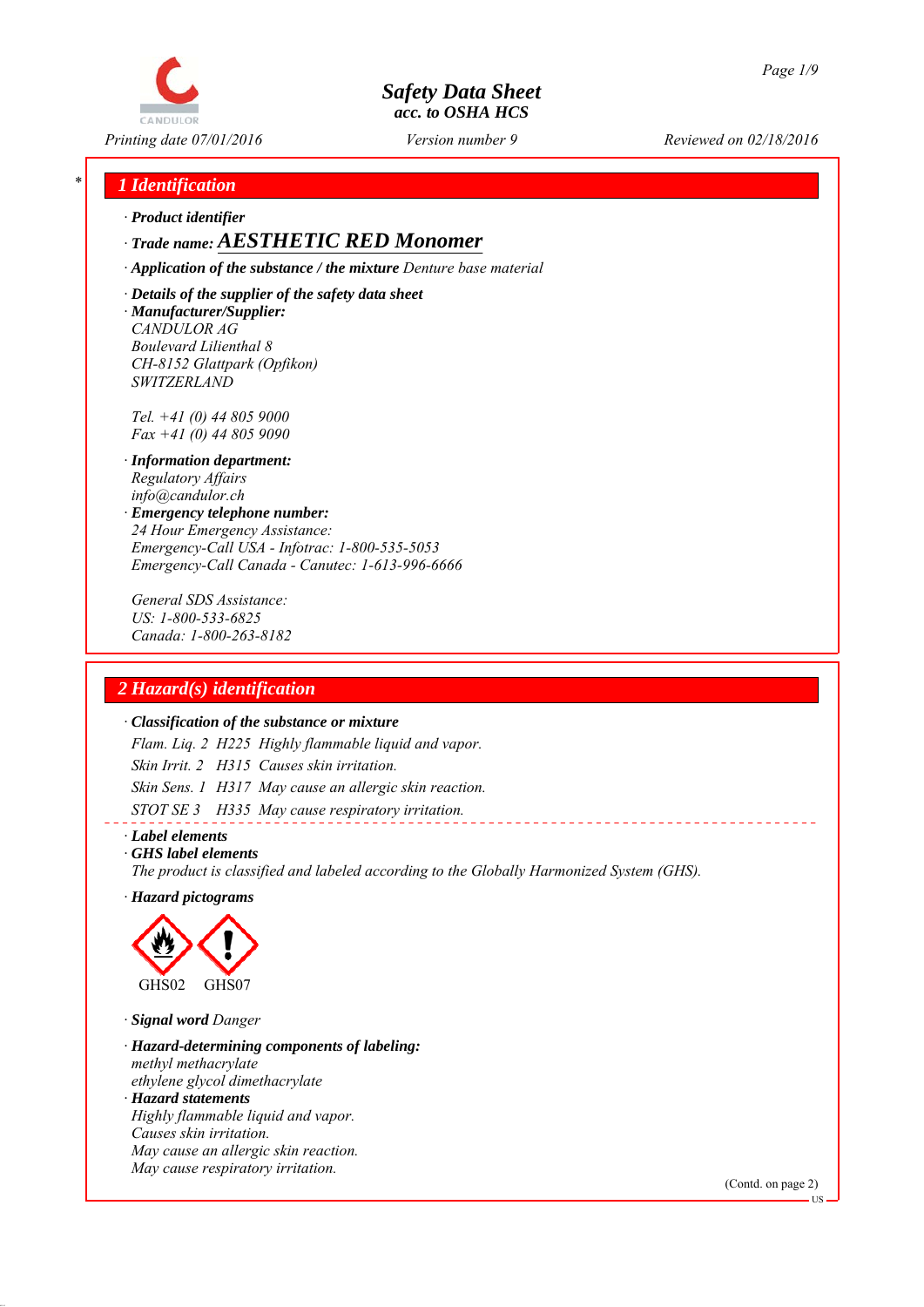*Printing date 07/01/2016 Reviewed on 02/18/2016 Version number 9*

# *Trade name: AESTHETIC RED Monomer*

(Contd. of page 1)

*∙ Precautionary statements Keep away from heat/sparks/open flames/hot surfaces. No smoking. Avoid breathing dust/fume/gas/mist/vapors/spray Do not get in eyes, on skin, or on clothing. Wear protective gloves/protective clothing/eye protection/face protection. If on skin (or hair): Take off immediately all contaminated clothing. Rinse skin with water/shower. Dispose of contents/container in accordance with local/regional/national/international regulations.*

- *∙ Classification system:*
- *∙ NFPA ratings (scale 0 4)*

2 3 2 *Health = 2 Fire = 3 Reactivity = 2*

### *∙ HMIS-ratings (scale 0 - 4)*



- *∙ Other hazards*
- *∙ Results of PBT and vPvB assessment*
- *∙ PBT: Not applicable.*
- *∙ vPvB: Not applicable.*

## *3 Composition/information on ingredients*

*∙ Chemical characterization: Mixtures*

*∙ Description: Mixture of the substances listed below with nonhazardous additions.*

*∙ Dangerous components:*

*CAS: 80-62-6 methyl methacrylate 50-100%*

*CAS: 97-90-5 ethylene glycol dimethacrylate 2.5-<10%*

## *4 First-aid measures*

- *∙ Description of first aid measures*
- *∙ General information: Immediately remove any clothing soiled by the product.*
- *∙ After inhalation:*
- *Supply fresh air; consult doctor in case of complaints.*
- *In case of unconsciousness place patient stably in side position for transportation.*
- *∙ After skin contact:*
- *Immediately rinse with water.*
- *If skin irritation continues, consult a doctor.*
- *∙ After eye contact: Rinse opened eye for several minutes under running water. Then consult a doctor.*
- *∙ After swallowing:*
- *Rinse out mouth and then drink plenty of water.*
- *Do not induce vomiting; immediately call for medical help.*
- *∙ Information for doctor:*
- *∙ Most important symptoms and effects, both acute and delayed No further relevant information available.*
- *∙ Indication of any immediate medical attention and special treatment needed*
- *No further relevant information available.*

(Contd. on page 3)

US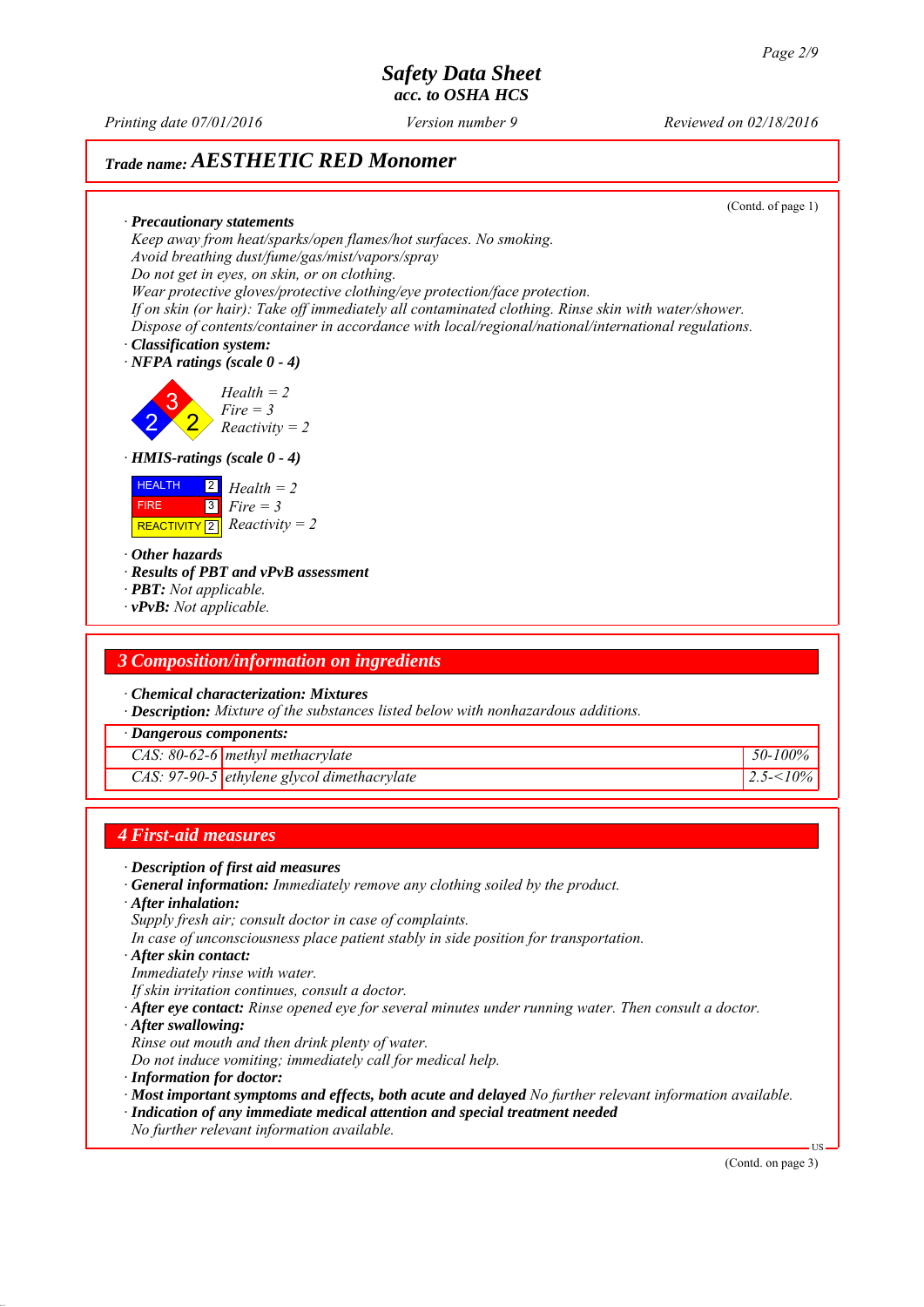*Printing date 07/01/2016 Reviewed on 02/18/2016 Version number 9*

# *Trade name: AESTHETIC RED Monomer*

(Contd. of page 2)

## *5 Fire-fighting measures*

- *∙ Extinguishing media*
- *∙ Suitable extinguishing agents:*
- *CO2, extinguishing powder or water spray. Fight larger fires with water spray or alcohol resistant foam. ∙ For safety reasons unsuitable extinguishing agents: Water with full jet*
- *∙ Special hazards arising from the substance or mixture No further relevant information available.*
- *∙ Advice for firefighters*
- *∙ Protective equipment: No special measures required.*
- *∙ Additional information Cool endangered receptacles with water spray.*

## *6 Accidental release measures*

- *∙ Personal precautions, protective equipment and emergency procedures Wear protective equipment. Keep unprotected persons away.*
- *∙ Environmental precautions: Do not allow to enter sewers/ surface or ground water.*
- *∙ Methods and material for containment and cleaning up:*
- *Absorb with liquid-binding material (sand, diatomite, acid binders, universal binders, sawdust). Ensure adequate ventilation.*
- *Do not flush with water or aqueous cleansing agents*
- *∙ Reference to other sections*
- *See Section 7 for information on safe handling.*
- *See Section 8 for information on personal protection equipment.*
- *See Section 13 for disposal information.*

## *7 Handling and storage*

### *∙ Handling:*

- *∙ Precautions for safe handling*
- *Only adequately trained personnel should handle this product. Ensure good ventilation/exhaustion at the workplace. For use in dentistry only.*
- *∙ Information about protection against explosions and fires: Keep ignition sources away - Do not smoke. Protect against electrostatic charges.*
- *∙ Conditions for safe storage, including any incompatibilities*
- *∙ Storage:*
- *∙ Requirements to be met by storerooms and receptacles: Store in a cool location. Store only in the original receptacle.*
- *∙ Information about storage in one common storage facility: Store away from oxidizing agents.*
- *∙ Further information about storage conditions:*
- *Keep receptacle tightly sealed.*
- *Store receptacle in a well ventilated area.*
- *Protect from heat and direct sunlight.*
- *∙ Specific end use(s) No further relevant information available.*

## *8 Exposure controls/personal protection*

*∙ Additional information about design of technical systems: No further data; see item 7.*

(Contd. on page 4)

**HS**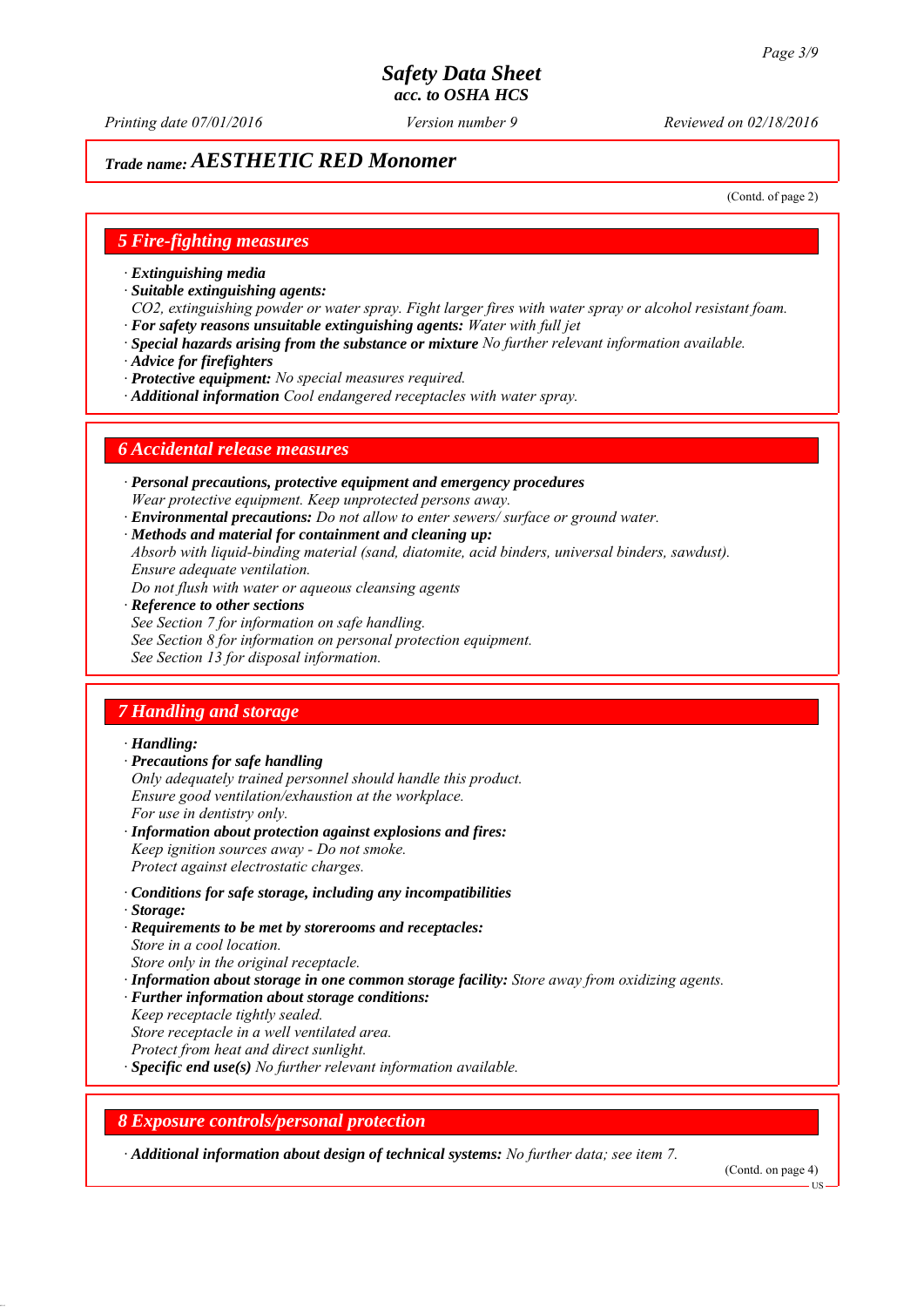*Printing date 07/01/2016 Reviewed on 02/18/2016 Version number 9*

# *Trade name: AESTHETIC RED Monomer*

(Contd. of page 3)

|                                          | Control parameters<br>Components with limit values that require monitoring at the workplace:                                                                             |
|------------------------------------------|--------------------------------------------------------------------------------------------------------------------------------------------------------------------------|
|                                          | CAS: 80-62-6 methyl methacrylate                                                                                                                                         |
|                                          | PEL Long-term value: 410 mg/m <sup>3</sup> , 100 ppm                                                                                                                     |
|                                          |                                                                                                                                                                          |
|                                          | REL Long-term value: $410$ mg/m <sup>3</sup> , $100$ ppm                                                                                                                 |
|                                          | $TLV$ Short-term value: 410 mg/m <sup>3</sup> , 100 ppm                                                                                                                  |
|                                          | Long-term value: 205 mg/m <sup>3</sup> , 50 ppm<br>(SEN) NIC-DSEN                                                                                                        |
|                                          | · Additional information: The lists that were valid during the creation were used as basis.                                                                              |
| · Exposure controls                      |                                                                                                                                                                          |
|                                          | · Personal protective equipment:                                                                                                                                         |
|                                          | · General protective and hygienic measures:                                                                                                                              |
|                                          | Usual hygienic measures for dental practice and dental laboratories.                                                                                                     |
|                                          | Keep away from foodstuffs, beverages and feed.                                                                                                                           |
|                                          | Immediately remove all soiled and contaminated clothing.                                                                                                                 |
|                                          | Wash hands before breaks and at the end of work.                                                                                                                         |
|                                          | Avoid contact with the eyes and skin.                                                                                                                                    |
|                                          | Do not inhale gases / fumes / aerosols.                                                                                                                                  |
|                                          | · Breathing equipment: Use suitable respiratory protective device in case of insufficient ventilation.                                                                   |
| Filter A1                                | · Recommended filter device for short term use:                                                                                                                          |
| Filter A2                                |                                                                                                                                                                          |
| Filter A3                                |                                                                                                                                                                          |
| · Protection of hands:                   |                                                                                                                                                                          |
|                                          | Protective gloves                                                                                                                                                        |
| · Material of gloves<br>Butyl rubber, BR | After use of gloves apply skin-cleaning agents and skin cosmetics.                                                                                                       |
| degradation                              | Selection of the glove material on consideration of the penetration times, rates of diffusion and the                                                                    |
|                                          | · Penetration time of glove material                                                                                                                                     |
|                                          | The exact break through time has to be found out by the manufacturer of the protective gloves and has to be                                                              |
| observed.                                |                                                                                                                                                                          |
|                                          | $\cdot$ Not suitable are gloves made of the following materials:<br>Commercial medical gloves do not provide protection against the sensitizing effect of methacrylates. |
| $\cdot$ Eye protection:                  |                                                                                                                                                                          |
|                                          | Tightly sealed goggles                                                                                                                                                   |
|                                          |                                                                                                                                                                          |
|                                          |                                                                                                                                                                          |
|                                          | <b>9 Physical and chemical properties</b>                                                                                                                                |
|                                          | · Information on basic physical and chemical properties<br><b>General Information</b>                                                                                    |
| $\cdot$ Appearance:                      |                                                                                                                                                                          |
| Form:                                    | Fluid                                                                                                                                                                    |
|                                          | (Contd. on page 5)                                                                                                                                                       |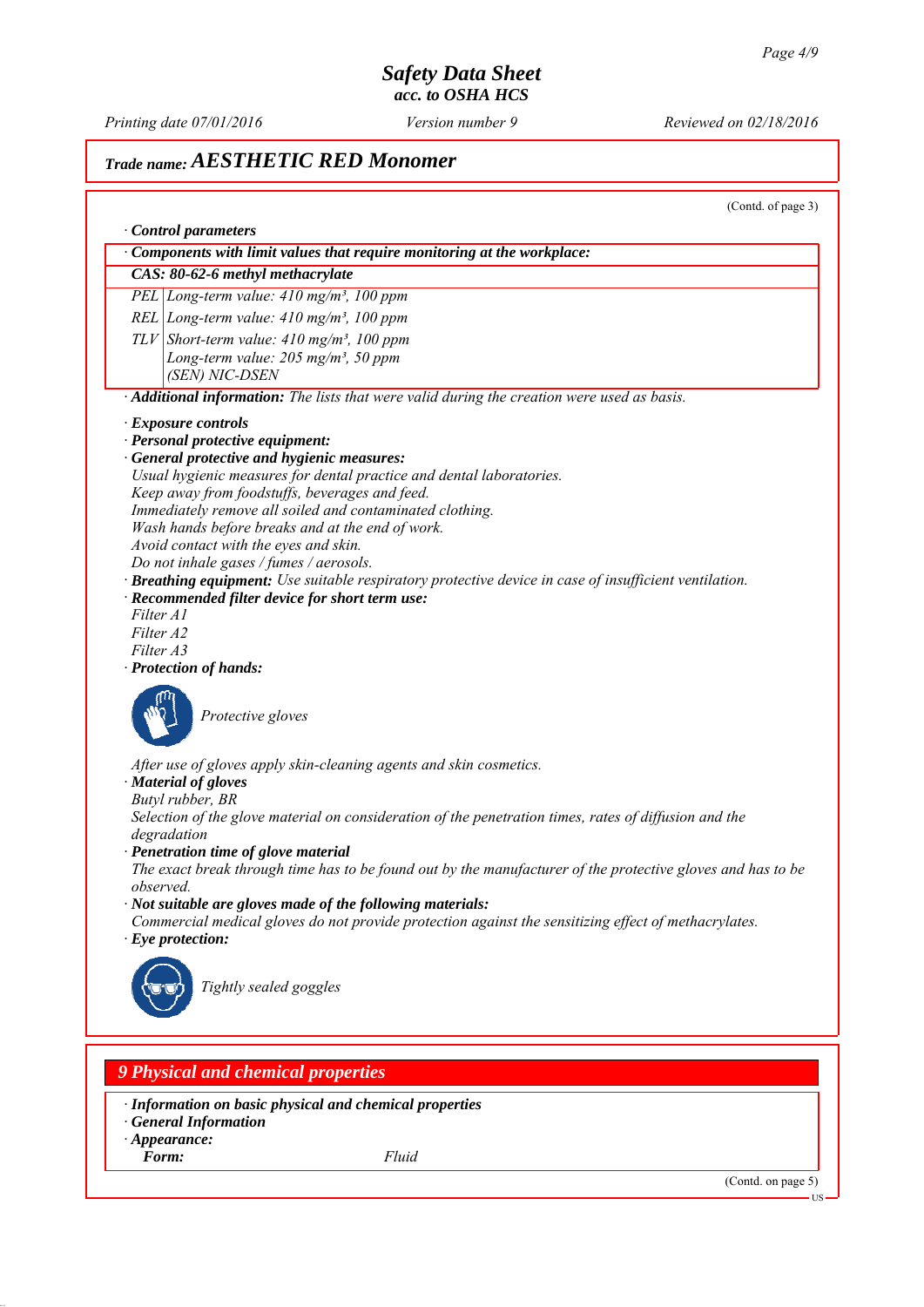*Printing date 07/01/2016 Reviewed on 02/18/2016 Version number 9*

# *Trade name: AESTHETIC RED Monomer*

|                                                            | (Contd. of page 4)                                                  |
|------------------------------------------------------------|---------------------------------------------------------------------|
| Color:                                                     | Colorless                                                           |
| $\cdot$ Odor:                                              | Pungent                                                             |
| Odor threshold:                                            | Not determined.                                                     |
| $\cdot$ pH-value:                                          | Not determined.                                                     |
| $\cdot$ Change in condition                                |                                                                     |
| <b>Melting point/Melting range:</b>                        | $-48 °C$ (-54 °F)                                                   |
| <b>Boiling point/Boiling range:</b>                        | 101 °C (214 °F)                                                     |
| · Flash point:                                             | 10 °C (50 °F)                                                       |
| · Ignition temperature:                                    | 430 °C (806 °F)                                                     |
| $\cdot$ Auto igniting:                                     | Product is not selfigniting.                                        |
| · Danger of explosion:                                     | Product is not explosive. However, formation of explosive air/vapor |
|                                                            | mixtures are possible.                                              |
| · Explosion limits:                                        |                                                                     |
| Lower:                                                     | $2.1$ Vol $\%$                                                      |
| <b>Upper:</b>                                              | $12.5$ Vol $%$                                                      |
| $\cdot$ Vapor pressure at 20 $\cdot$ C (68 $\cdot$ F):     | 47 hPa (35 mm Hg)                                                   |
| $\cdot$ Density at 20 $\cdot$ C (68 $\cdot$ F):            | $0.943$ g/cm <sup>3</sup> (7.869 lbs/gal)                           |
| $\cdot$ Relative density                                   | Not determined.                                                     |
| · Vapor density                                            | Not determined.                                                     |
| $\cdot$ Evaporation rate                                   | Not determined.                                                     |
| · Solubility in / Miscibility with                         |                                                                     |
| Water at 20 $\textdegree$ C (68 $\textdegree$ F):          | $1.6$ g/l                                                           |
| · Partition coefficient (n-octanol/water): Not determined. |                                                                     |
| · Viscosity:                                               |                                                                     |
| Dynamic:                                                   | Not determined.                                                     |
| Kinematic:                                                 | Not determined.                                                     |
| $\cdot$ Other information                                  | No further relevant information available.                          |

# *10 Stability and reactivity*

*∙ Reactivity No further relevant information available.*

- *∙ Chemical stability Stable under normal handling and storage conditions.*
- *∙ Thermal decomposition / conditions to be avoided: No decomposition if used according to specifications.*
- *∙ Possibility of hazardous reactions*

*Forms explosive gas mixture with air.*

*Reacts with strong oxidizing agents.*

*Exothermic polymerization.*

*∙ Conditions to avoid No further relevant information available.*

*∙ Incompatible materials: No further relevant information available.*

*∙ Hazardous decomposition products: None under normal conditions of storage and use.*

(Contd. on page 6)

US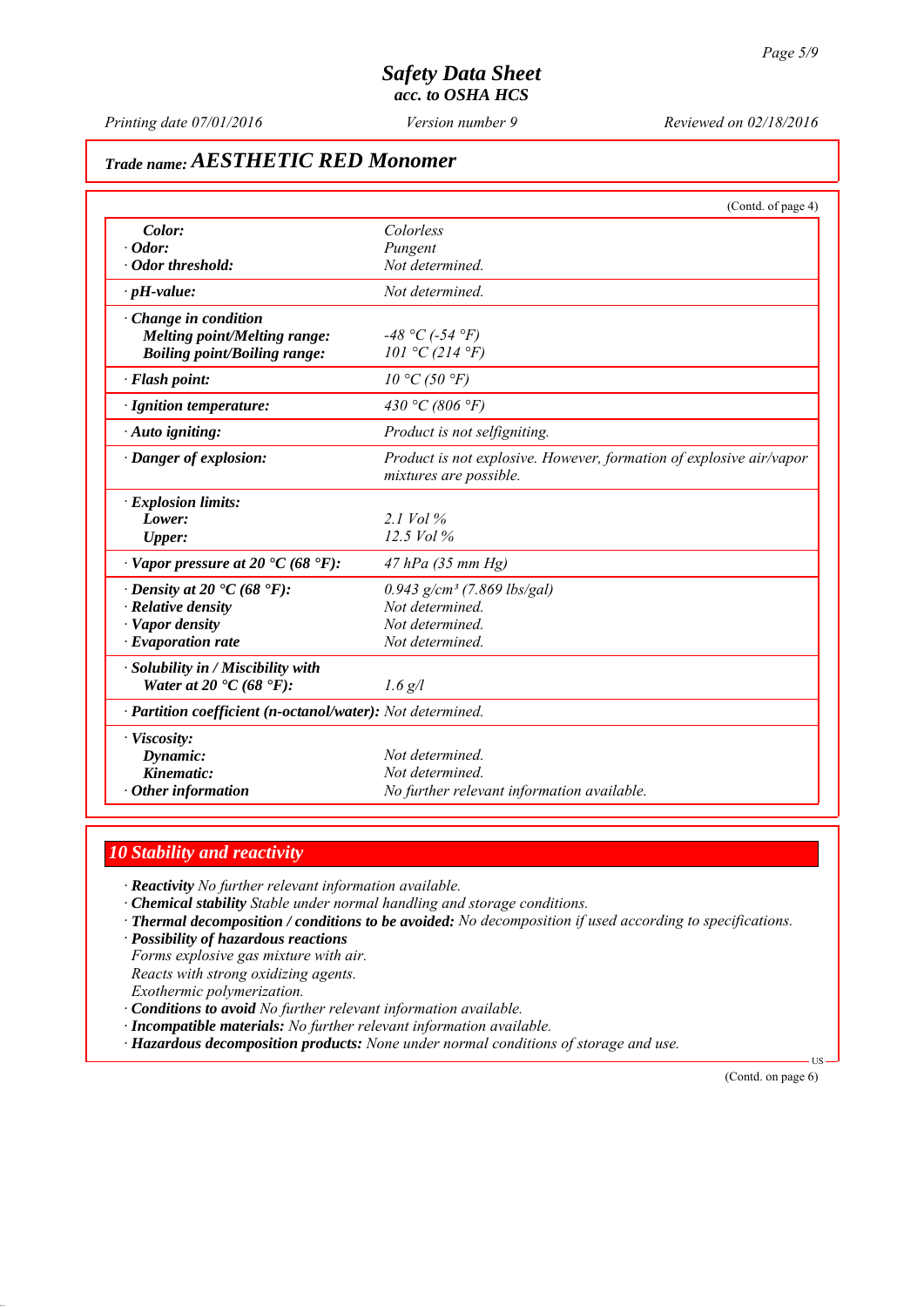*Printing date 07/01/2016 Reviewed on 02/18/2016 Version number 9*

# *Trade name: AESTHETIC RED Monomer*

(Contd. of page 5)

## *11 Toxicological information*

*∙ Information on toxicological effects*

*∙ Acute toxicity:*

*∙ LD/LC50 values that are relevant for classification:*

*CAS: 80-62-6 methyl methacrylate*

*Oral LD50 7872 mg/kg (rat)*

*∙ on the skin: Irritant to skin and mucous membranes.*

*∙ on the eye: No irritating effect.*

*∙ Sensitization: Sensitization possible through skin contact.*

*∙ Additional toxicological information: No further relevant information available.*

*∙ Carcinogenic categories*

## *∙ IARC (International Agency for Research on Cancer)*

*CAS: 80-62-6 methyl methacrylate 3* 

*∙ NTP (National Toxicology Program)*

*None of the ingredients is listed.*

*∙ OSHA-Ca (Occupational Safety & Health Administration)*

*None of the ingredients is listed.*

## *12 Ecological information*

*∙ Toxicity*

- *∙ Aquatic toxicity: No further relevant information available.*
- *∙ Persistence and degradability No further relevant information available.*
- *∙ Behavior in environmental systems:*
- *∙ Bioaccumulative potential No further relevant information available.*
- *∙ Mobility in soil No further relevant information available.*
- *∙ Additional ecological information:*
- *∙ General notes:*

*Water hazard class 1 (Self-assessment): slightly hazardous for water*

*Do not allow undiluted product or large quantities of it to reach ground water, water course or sewage system.*

- *∙ Results of PBT and vPvB assessment*
- *∙ PBT: Not applicable.*
- *∙ vPvB: Not applicable.*
- *∙ Other adverse effects No further relevant information available.*

## *13 Disposal considerations*

- *∙ Waste treatment methods*
- *∙ Recommendation:*

*Must not be disposed of together with household garbage. Do not allow product to reach sewage system. Take to an approved landfill or a waste incineration plant, under conditions approved by the local authority.*

*∙ Uncleaned packagings:*

*∙ Recommendation: Disposal must be made according to official regulations.*

(Contd. on page 7)

US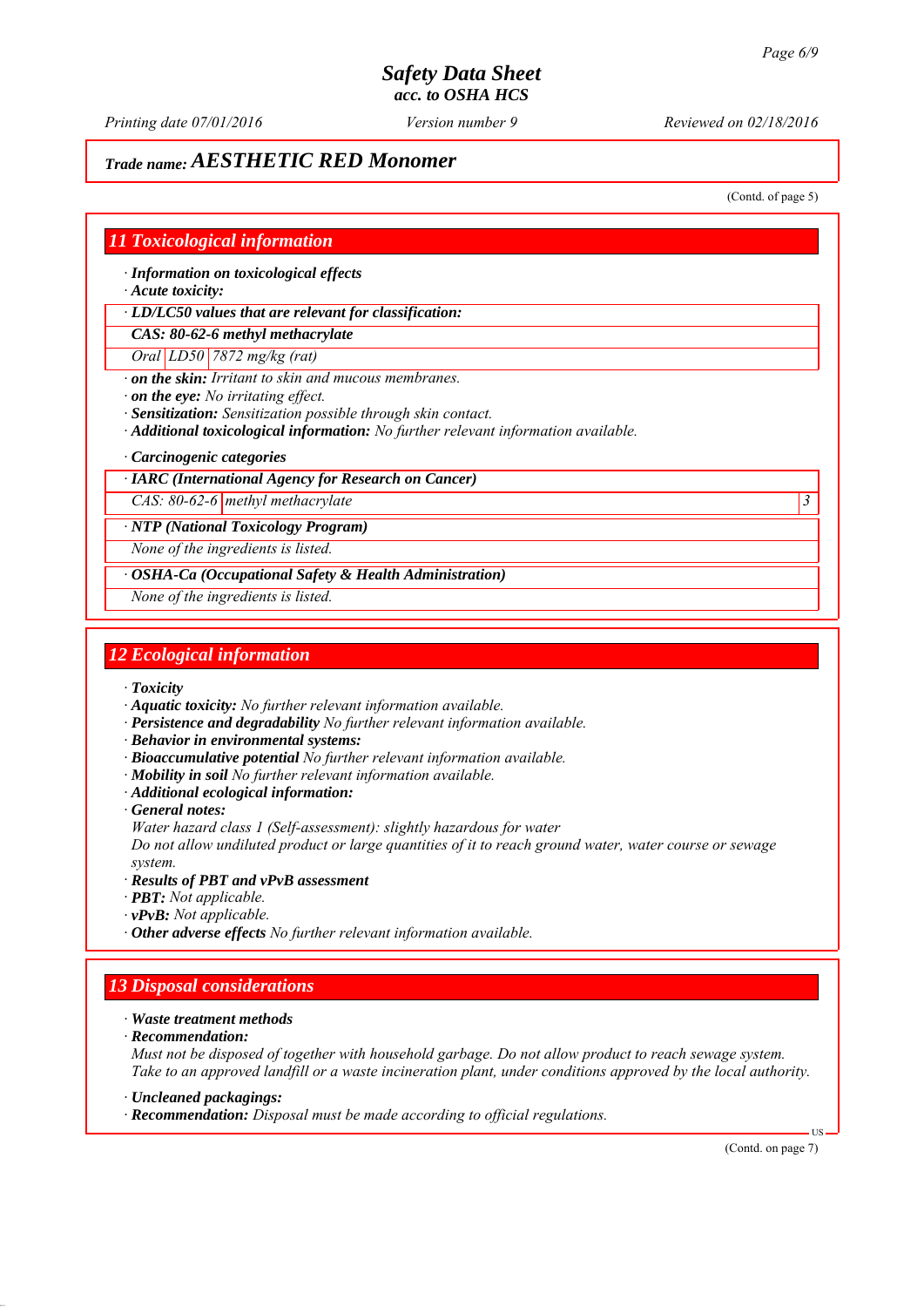US

# *Safety Data Sheet acc. to OSHA HCS*

*Printing date 07/01/2016 Reviewed on 02/18/2016 Version number 9*

# *Trade name: AESTHETIC RED Monomer*

(Contd. of page 6)

| <b>14 Transport information</b>                                                     |                                                  |
|-------------------------------------------------------------------------------------|--------------------------------------------------|
| $\cdot$ UN-Number                                                                   |                                                  |
| · DOT, ADR, RID, ADN, IMDG, IATA                                                    | <i>UN1247</i>                                    |
| $\cdot$ UN proper shipping name                                                     |                                                  |
| $\cdot$ DOT                                                                         | Methyl methacrylate monomer, stabilized          |
| · ADR/RID/ADN                                                                       | 1247 Methyl methacrylate monomer, stabilized     |
| · IMDG, IATA                                                                        | METHYL METHACRYLATE MONOMER, STABILIZED          |
| · Transport hazard class(es)                                                        |                                                  |
| $\cdot$ DOT                                                                         |                                                  |
|                                                                                     |                                                  |
| · Class                                                                             | 3 Flammable liquids                              |
| $\cdot$ Label                                                                       | 3                                                |
| · ADR/RID/ADN                                                                       |                                                  |
|                                                                                     |                                                  |
| · Class                                                                             | 3 (F1) Flammable liquids                         |
| $\cdot$ Label                                                                       | $\mathfrak{Z}$                                   |
|                                                                                     |                                                  |
| · Class<br>$\cdot$ Label                                                            | 3 Flammable liquids<br>3                         |
|                                                                                     |                                                  |
| · Packing group<br>· DOT, ADR, RID, ADN, IMDG, IATA                                 | П                                                |
| · Environmental hazards:                                                            |                                                  |
| $\cdot$ Marine pollutant:                                                           | No                                               |
| · Special precautions for user                                                      | Warning: Flammable liquids                       |
| · Danger code (Kemler):                                                             | 339                                              |
| · EMS Number:                                                                       | $F-E,S-D$                                        |
| · Transport in bulk according to Annex II of<br><b>MARPOL73/78 and the IBC Code</b> | Not applicable.                                  |
| · Transport/Additional information:                                                 |                                                  |
| · ADR/RID/ADN                                                                       |                                                  |
| $\cdot$ Excepted quantities (EQ)                                                    | Code: E2                                         |
|                                                                                     | Maximum net quantity per inner packaging: 30 ml  |
|                                                                                     | Maximum net quantity per outer packaging: 500 ml |
| $\cdot$ IMDG                                                                        |                                                  |
| $\cdot$ Limited quantities (LQ)                                                     | IL                                               |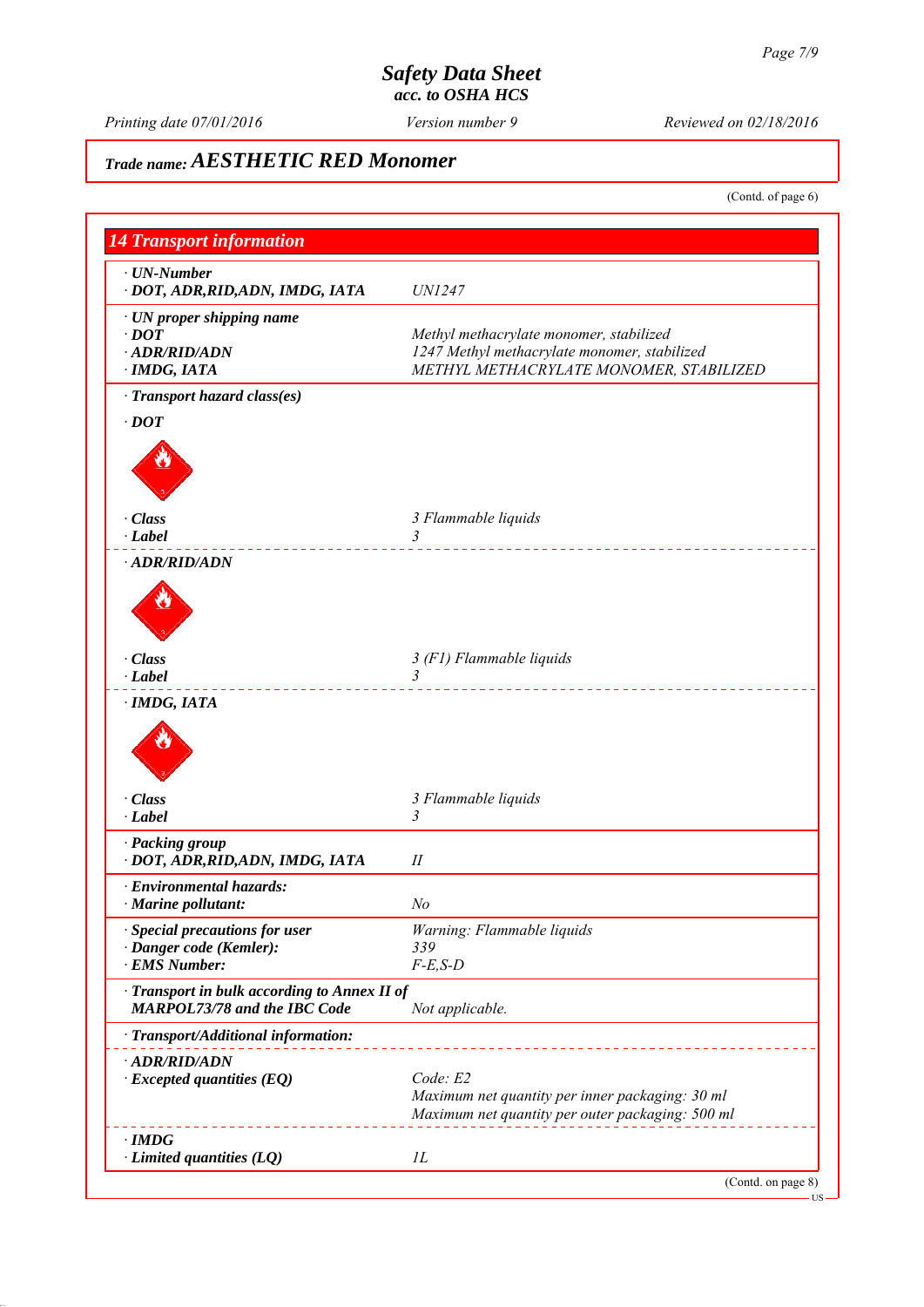*Printing date 07/01/2016 Reviewed on 02/18/2016 Version number 9*

# *Trade name: AESTHETIC RED Monomer*

|                                  | (Contd. of page 7)                                                                                             |
|----------------------------------|----------------------------------------------------------------------------------------------------------------|
| $\cdot$ Excepted quantities (EQ) | Code E2<br>Maximum net quantity per inner packaging: 30 ml<br>Maximum net quantity per outer packaging: 500 ml |
| · UN "Model Regulation":         | UN1247, Methyl methacrylate monomer, stabilized, 3, II                                                         |

## *15 Regulatory information*

*∙ Safety, health and environmental regulations/legislation specific for the substance or mixture*

*∙ Sara*

*∙ Section 355 (extremely hazardous substances):*

*None of the ingredients is listed.*

*∙ Section 313 (Specific toxic chemical listings):*

*CAS: 80-62-6 methyl methacrylate*

*∙ TSCA (Toxic Substances Control Act):*

*All ingredients are listed.*

## *∙ Proposition 65*

*∙ Chemicals known to cause cancer:*

*None of the ingredients is listed.*

*∙ Chemicals known to cause reproductive toxicity for females:*

*None of the ingredients is listed.*

*∙ Chemicals known to cause reproductive toxicity for males:*

*None of the ingredients is listed.*

*∙ Chemicals known to cause developmental toxicity:*

*None of the ingredients is listed.*

### *∙ Carcinogenic categories*

*∙ EPA (Environmental Protection Agency)*

*CAS: 80-62-6 methyl methacrylate*  $NL$ 

*∙ TLV (Threshold Limit Value established by ACGIH)*

*CAS: 80-62-6 methyl methacrylate* A4<sup>4</sup>

*∙ NIOSH-Ca (National Institute for Occupational Safety and Health)*

*None of the ingredients is listed.*

*∙ GHS label elements*

*The product is classified and labeled according to the Globally Harmonized System (GHS). ∙ Hazard pictograms*



*∙ Signal word Danger*

*∙ Hazard-determining components of labeling: methyl methacrylate ethylene glycol dimethacrylate ∙ Hazard statements Highly flammable liquid and vapor.*

(Contd. on page 9)